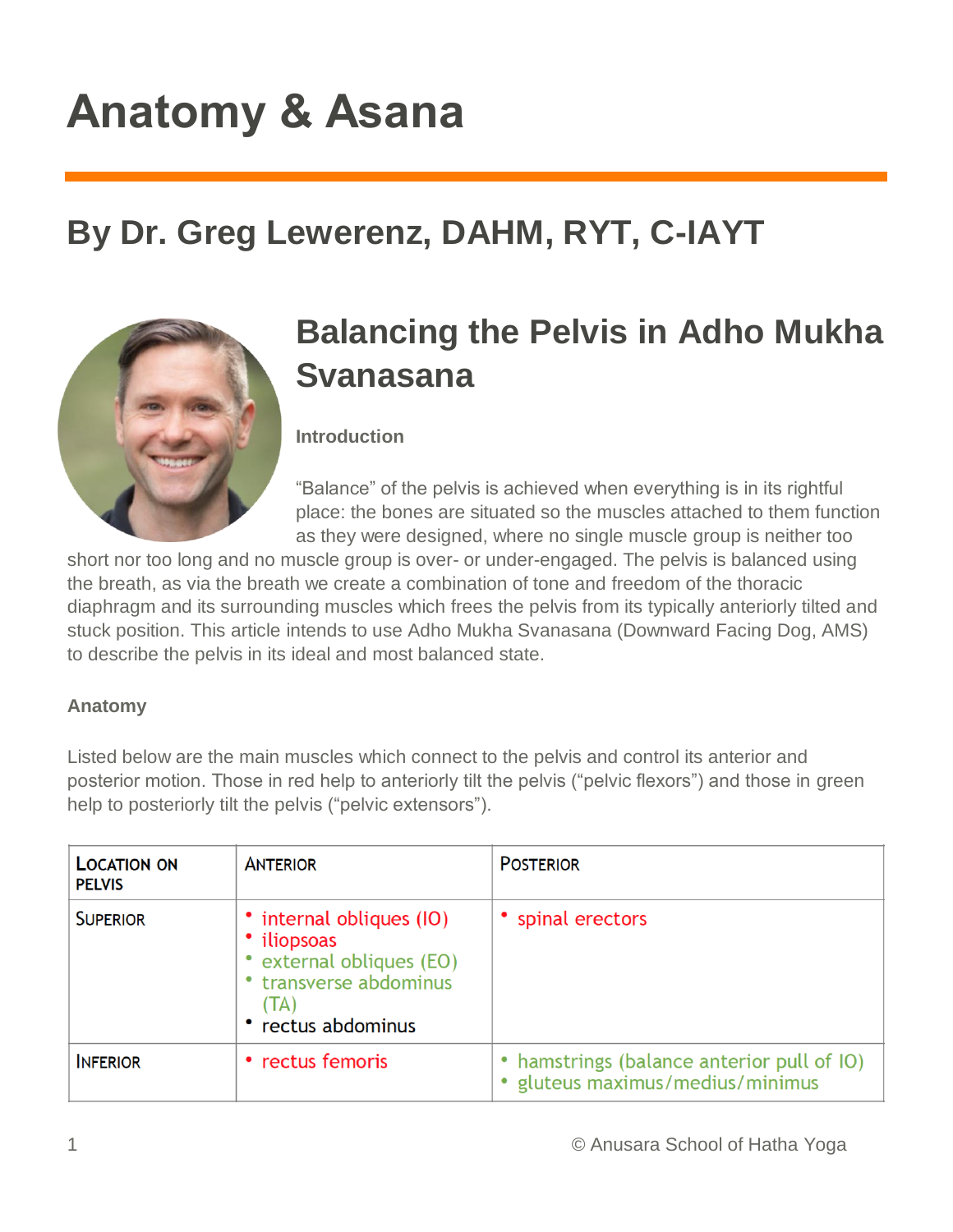If the pelvic bones are excessively anteriorly tilted, the pelvic flexors will be short and overtoned and the pelvic extensors will be long and strained. This results in what I consider a local imbalance of muscular energy (ME) and organic energy (OE): in an overly tilted pelvis there is too much local ME of the pelvic flexors and too much local OE of pelvic extensors. The spinal erectors will also be short and over-toned from excessive lordosis of the lumbar spine. This hyper-lordosis will cause the ribs to be externally rotated and will result in a hypertonic thoracic diaphragm (too much local ME). The result is compromised breathing, as the diaphragm won't have a chance to relax between breaths. If both local ME and OE are balanced, however, the pose can be strong, expansive and safe.

#### **Practice: Adho Mukha Svanasana (AMS)**

AMS done mindfully manifests balance of strong engagement (ME) of the hamstrings, gluteal muscles, IO and TA with a lengthening (OE) of the spinal erectors and hip flexors (iliopsoas and rectus femoris). Exhaling strongly manifests First Principle by enabling the student to relax their thoracic diaphragm and thus keep their nervous system in a parasympathetic (relaxed) state. Below are the steps to achieve a balanced pelvis in AMS followed by an explanation of key cues.

1. Start on all fours with your knees under your hips and shoulders over your wrists, commonly known as Table Pose. For the duration of this sequence, all inhales will be through your nose and all exhales will be out of your mouth. Make your inhales shorter than your exhales and strongly sigh out your exhales, as if blowing to fog up a mirror. Pause briefly after the full exhale to maintain First Principle.

2. Next, shift slightly forward so your nose is just over your fingertips (Figure 1); notice the increase in tone through your lateral belly. Maintain this tone as you inhale and fill out your back body which will manifest Kidney Loop. Notice the engagement of your hamstrings.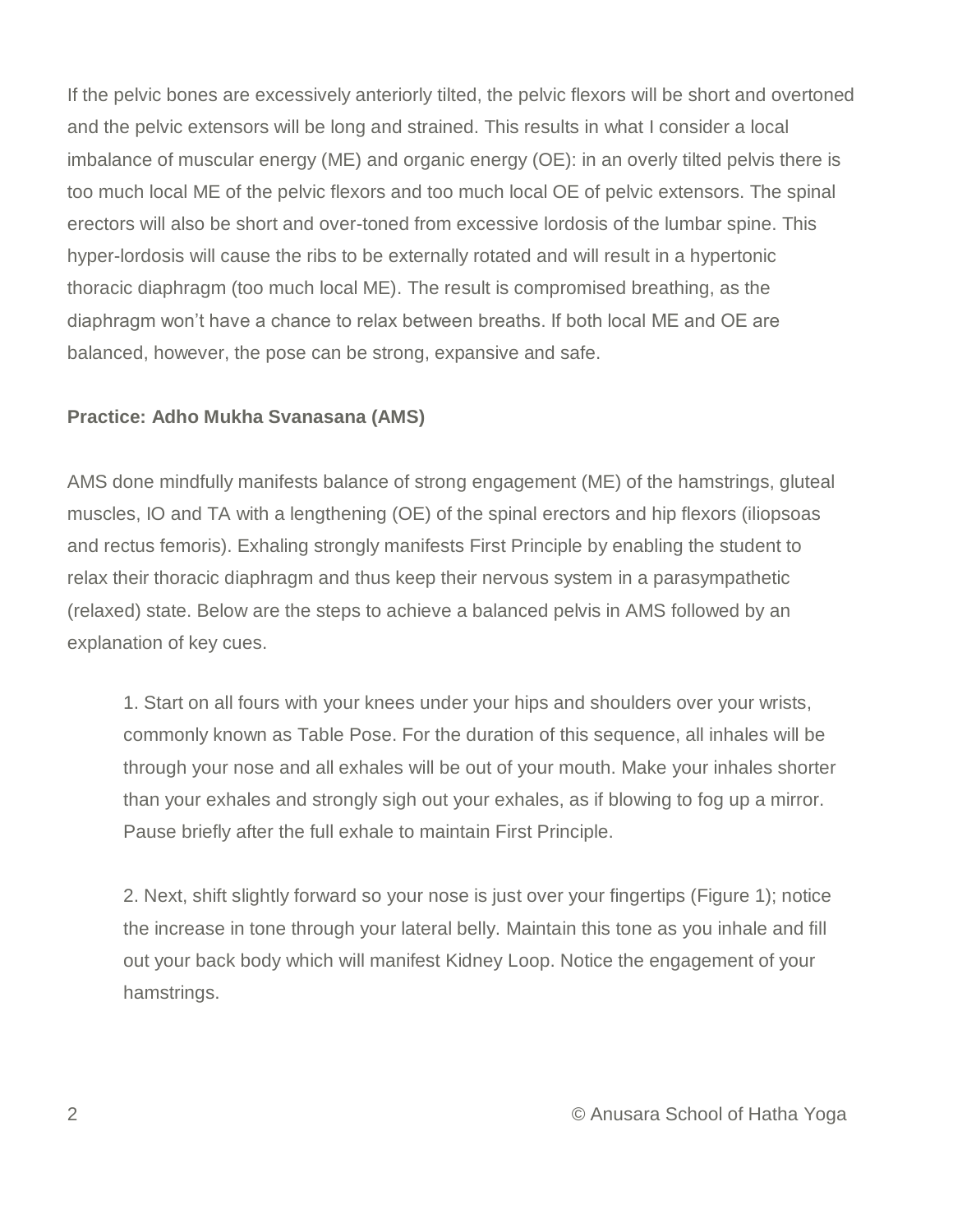

*Figure 1: Table Pose*

3. Exhale and lift your knees away from the floor a few inches (your knees will still be bent; Figure 2); notice the additional tone through your lateral belly and hamstrings.



*Figure 2: Hovering knees from Table Pose*

4. While maintaining the belly tone you've already achieved, inhale through your nose without expanding your belly and then exhale into Plank Pose (Figure 3).



*Figure 3: Plank Pose*

5. After one inhale through your nose in Plank, exhale through your mouth as you lift your hips to full AMS (Figure 4).





3 © Anusara School of Hatha Yoga 6. Continue to breathe in full AMS and notice your belly tone and hamstring engagement (areas of local ME). Notice the lengthening of your lumbar spine and softened rectus femoris (areas of local OE). This is a strong pose, so soften your jaw to bring ease to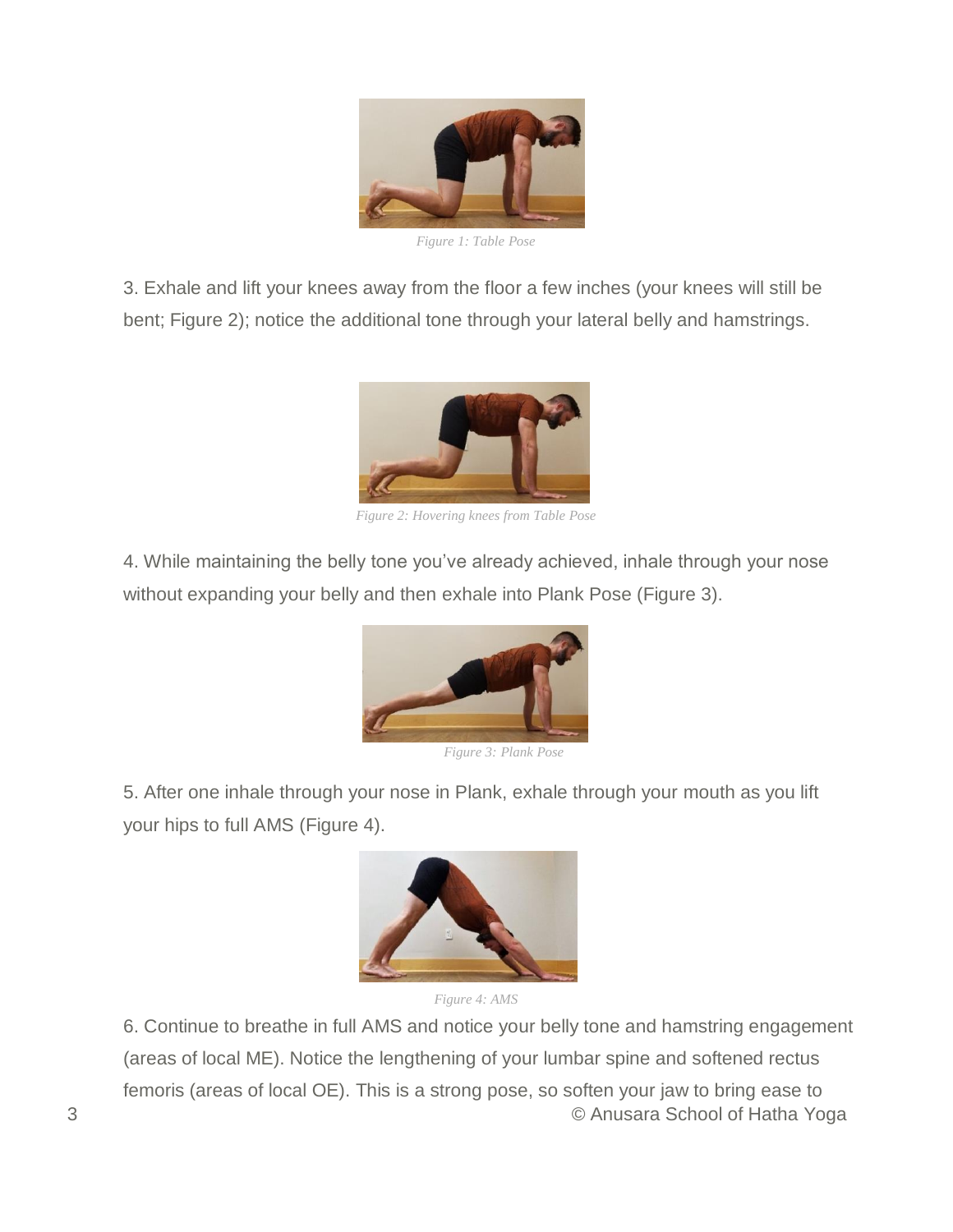your neck and pause briefly after each exhale to help you stay in a parasympathetic state (First Principle). Keep this balance between tone, openness, and ease as you continue inhaling through your nose and exhaling through your mouth.

7. When you are ready to come out of the pose, exhale and descend to Table.

#### **Explanation**

Here is an explanation of key cues from the above sequence:

- Move your nose over your fingertips in Table Pose: This helps you better engage IO and TA and reduces excess lumbar lordosis.

- Exhale through your mouth: This helps engage ME of IO and TA to support the anterior pelvis which positions the hamstrings to engage and support the posterior pelvis. Exhaling also helps reduce excess lumbar lordosis by reducing the muscle tone of the spinal erectors, preventing a backbend-like shape and reducing spinal compression. Finally, exhaling through your mouth internally rotates the ribs which relaxes the thoracic diaphragm and enables you to stay in a parasympathetic state (First Principle). If you can maintain lateral belly tone you could switch to more classic Ujjayi breath.

- Maintain belly tone on your inhale: This keeps the thoracic diaphragm working efficiently, allowing it to flatten from its domed shape. If the diaphragm is working appropriately (meaning it flattens on the inhale and domes on the exhale), you will remain grounded even while experiencing strong ME. In this balanced state, the inhale will fill your whole thorax (chest, back, and abdomen) rather than just your abdomen. This also prevents your lumbar spine from moving into extension which would subsequently strain the hamstrings.

- Exhale through your mouth upon lifting hips to AMS: This specific exhale maintains the muscular engagement you developed from the start of the sequence as you organically expand into the full pose of AMS.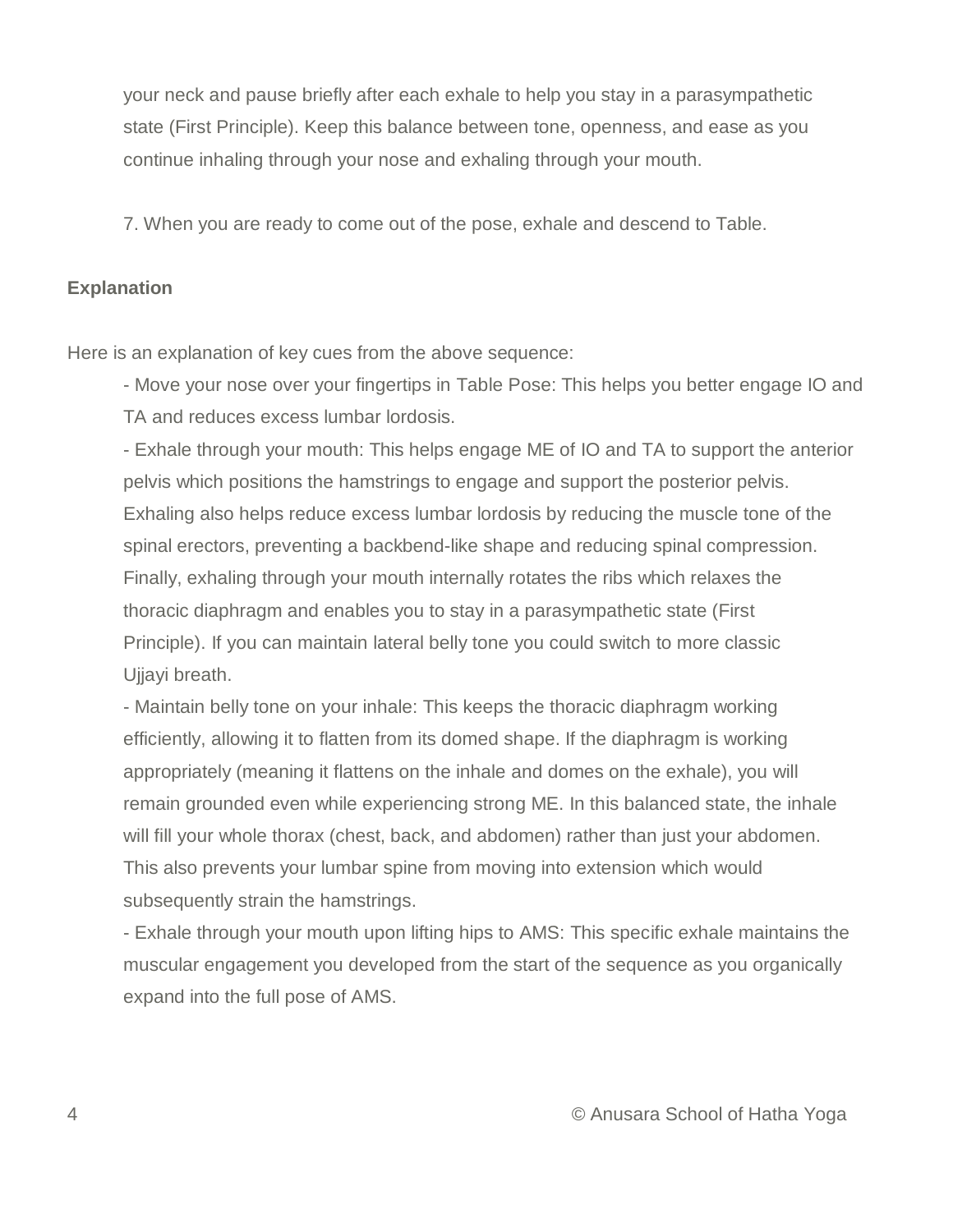### **Teaching**

Once you have practiced this sequence and have manifested the principles in your own body, the following are common cues you might use as you teach it to students. Subjective focus (what the student might feel and report to you):

- You may feel intense power at your belly and hamstrings. If this intensity is spread over the length of your muscles it is a safe intensity (versus a focal or pinpointed sensation).

- If you don't feel your hamstrings engage during the sequence, try this supplemental pose: Modified Reverse Table (Figure 5).



*Figure 5: Modified Reverse Table*

Start seated with your legs out in front of you with your knees bent to about 90 degrees and hands behind you on the floor, fingers facing any comfortable direction.

o Inhale through your nose and, as you exhale through your mouth, press your heels into your mat (as if dragging them toward your fingers) and float your hips upward.

o Stay here and take several rounds of breath, breathing in through your nose and out through your mouth (with a pause before your inhale).

o Exhale to come down to your mat and exit the pose.

- You will manifest strong inhales and exhales during the sequence, but the exhales should feel longer and stronger.

- Pay attention to any stretching sensations at your hamstrings; this sequence is meant to tone (local ME), not stretch (local OE), your hamstrings.

- Sigh out the breath so that the rectus abdominus does not over-engage. Over engagement of the rectus abdominus can result in lumbar spinal compression. If you